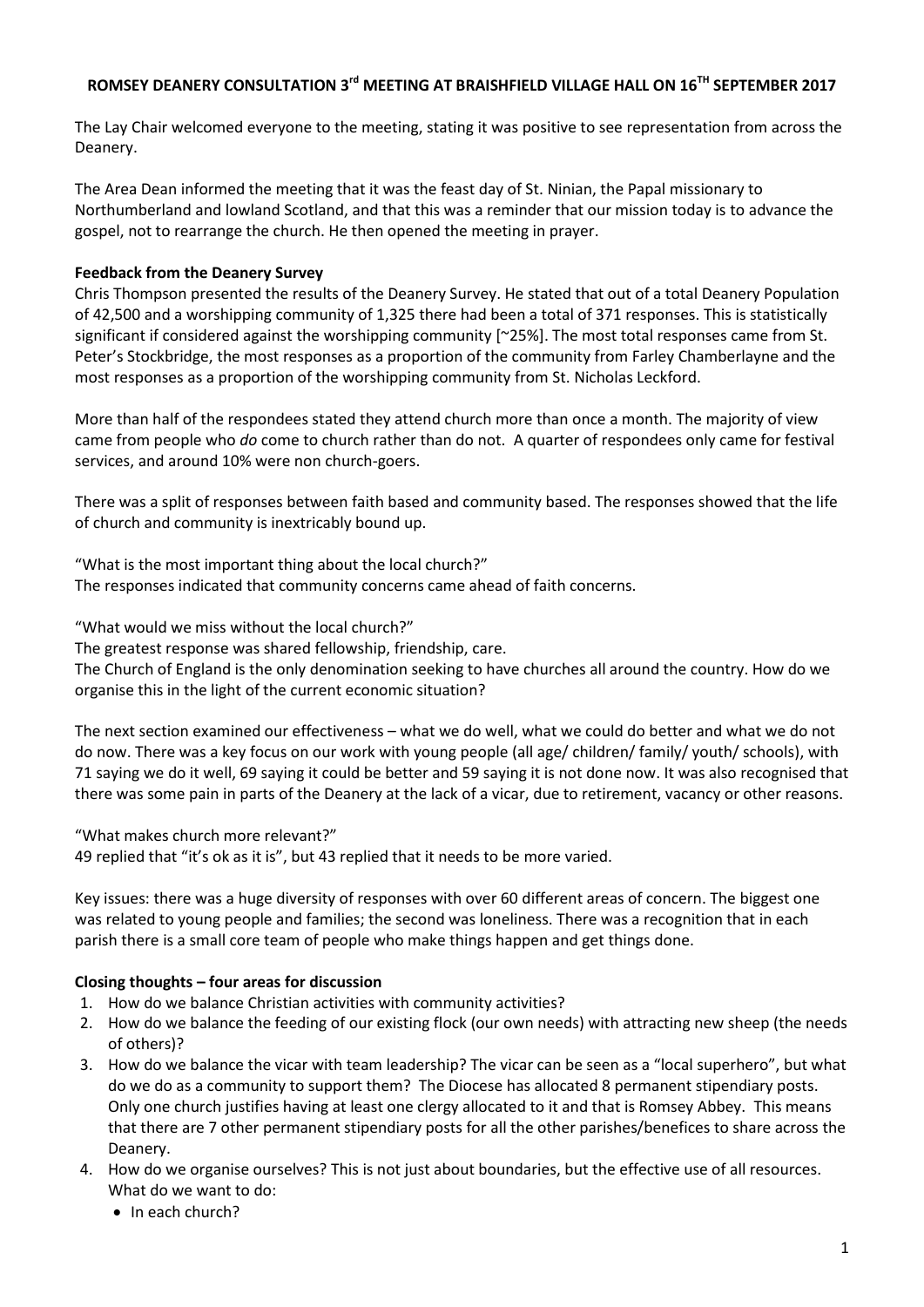- In one church for the benefit of others?
- In the Deanery?
- In the Diocese?

The example was given of having a Deanery contact list for musicians who can offer different services/styles across the Deanery.

The Area Dean thanked Chris warmly for his hard work. The meeting then broke into small group discussion.

# **Comments and Q&A**

C: It was understood that the questionnaire was meant for those *outside* the worshipping community. A: it was designed for all – both inside and outside the worshipping community and people were encouraged to take it to non-attendees via e.g. local pubs

C: One of the downsides of the questionnaire was that the first question related to the building rather than the organisation.

A: The first question could be interpreted as either a building or a worshipping community.

Q: Why were PCCs, Church Schools and LLMs not mentioned or picked up on in the survey? A: [LLMs were defined as not all attendees knew: Licensed Lay Minister] Church Schools were explicitly picked up and commented upon – PCCs and LLMs were not explicitly commented upon – but there was a reference to core teams of hard workers who keep churches going.

Q: What percentage of replies were online? A: 234 of the 371 responses were online [63%] – the balance (137) were hand written 37%

Q: Is it possible to look at the answers of the 31 non-church attendees and correlate them with the results? A: This can be done, however most were anti-Christian. It was disappointing that we did not get responses from those people who were open to persuasion – although it could be argued that the 26.1% attending planning to attend 1-4 times per year are those open to persuasion.

Q: Those people who are 'festival' attendees (1-4 times per year): how do we develop these responses? A: Some more analysis can be done on these answers.

## **Action: Chris Thompson**

Q: Can each church see 'their' data?

A: Yes, but be careful of small numbers and statistical significance.

C: The bridging points of the River Test affect attendance. It is easier to travel North-South than East-West.

Q: There is a balance between those wanting change and those wanting things to stay the same. Are those wanting to stay the same regulars and those who want change non-regulars? A: Don't know, this can be looked at, however this is not to force a debate between either/or but to see how we can do both/and.

C: Communication in the Deanery is still not good. One has to visit each church to find out what is going on. A: The Deanery website has links to *all* parish websites. There is also the ' a church near you' website.

The Deanery is not a business. Much is done at a local level by volunteers. We need to consider what we want to do at local, parish/benefice and Deanery levels.

## **Pastoral reorganisation in the Romsey Deanery**

Tim Sledge and James Pitkin introduced this paper (attached) and subject. There will be imminently three vacancies in the Deanery: the old "Test Valley Benefice"; the Broughton Benefice; Romsey. The pastoral plan needs to consider the needs of the Deanery over the next decade. The Deanery is well supplied with the proportion of living souls to full time stipendiary clergy: 42,500 to 8 or roughly 5,300 to 1. We are shaping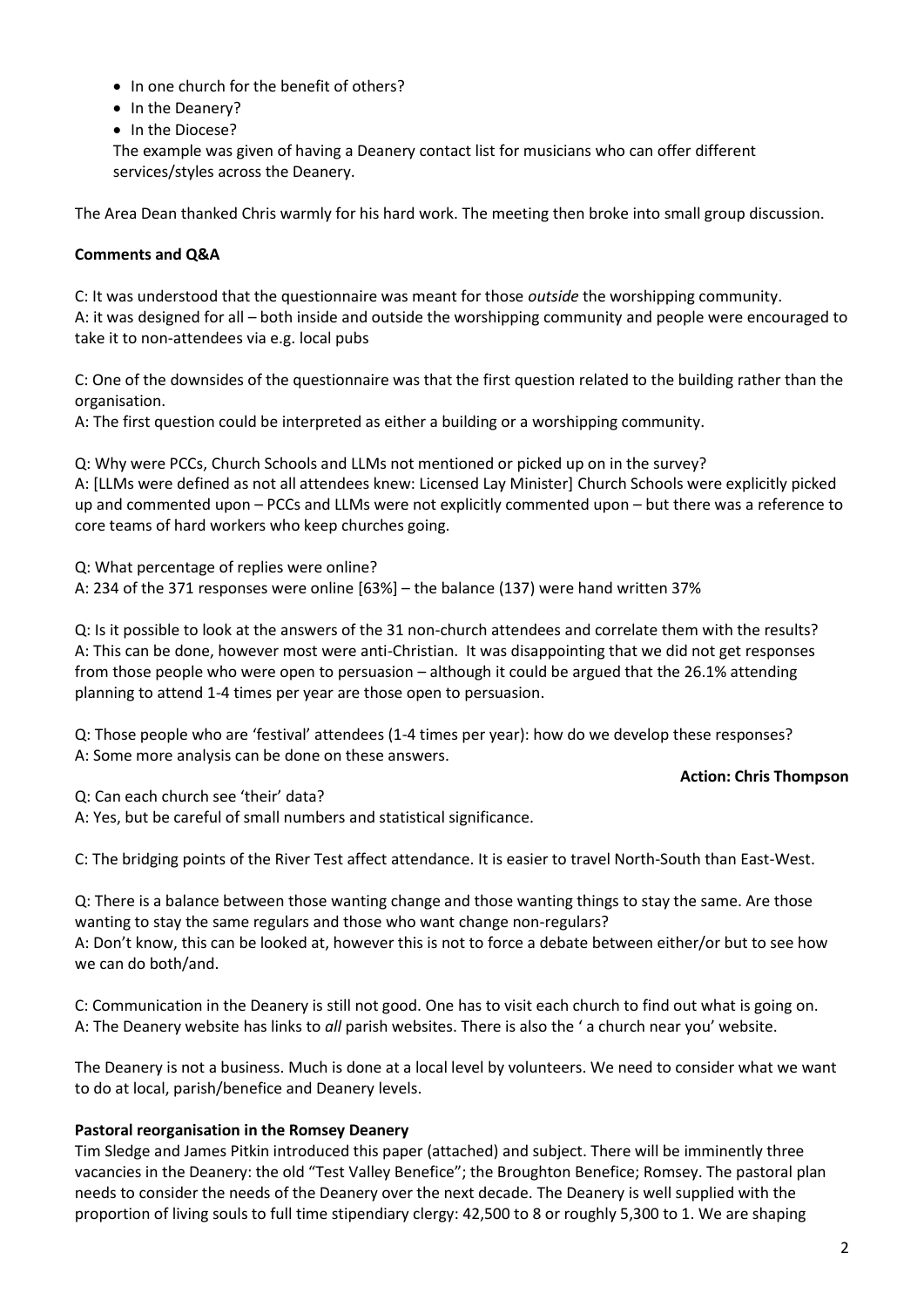ourselves for the advancement of the Kingdom of God. There are many permutations, however all options are open and vacancies should be seen as opportunities. We can be parochial and protective, but we need to understand that we are part of a wider community. This is the opportunity to think creatively, e.g. what about a half time Children and families/ elderly/ isolated person's enabler?

The options for Kings Somborne and Romsey were raised, with the caveat that there are many nuances and there will be no result today. It was suggested that Kings Somborne becomes a House for Duty that is linked to the Braishfield benefice. A House for Duty was defined as a clergy person living without a stipend in the parish house who works Sunday and two or three other days of the week.

Q: How do we focus on reorganisation when we have not yet defined our purpose? A: All parishes have a Mission Action Plan, which should define the purpose of each parish.

There was discussion in small groups. Responses to each of the options and variances on these were posted on sticky notes on flip chart paper and are transcribed below.

**Option 1** (Broughton et al stays as it is. Test Valley becomes a benefice once more – status quo)

- Leckford definitely don't want to go back with Somborne as relationships are difficult
- Status quo until the future of the parishes is determined
- "Houghton" likes option one or to Stockbridge
- As PCCs of Broughton, Houghton, Bossington and Mottisfont we favour status quo for our benefice. We have already argued this course in our position paper. Option 1 or 2.
- NOT maintaining TVB, relationships will not work
- Need strong leadership to make any benefice work
- Option 1 isn't "status quo" for Stockbridge as not currently operating with Somborne
- A split post for Kings Somborne based on geography will not work!
- Yes to option 1 for Kings Somborne and Romsey
- (Broughton, Houghton, Mottisfont) Leaving Romsey aside the mean average per stipendiary minister is 4 churches/3 PCCs. More than that is an unreasonable burden and disincentive to rural ministry.
- As a benefice in interregnum we are very concerned about any possible delay to a new appointment as a result of the Deanery pastoral consultation.

**Option 2** (Leave Broughton as is and put Stockbridge/Longstock/Leckford together and leave Kings Somborne separate)

- Stockbridge want House for Duty priest please!
- Leckford needs to stay in Stockbridge as get a lot of support from Stockbridge residents
- Option 2 plus House for Duty good solution for Stockbridge. Better one? Stockbridge plus Leckford!
- Leckford/Longstock/Stockbridge remain with House for Duty
- Leckford/Longstock/Stockbridge House for Duty; Somborne with Ashley House for Duty; Romsey Abbey has extra stipendiary.

**Option 3** (Stockbridge, Broughton, Houghton and Bossington, Longstock and Leckford become a single benefice – with one stipendiary living in Stockbridge or Broughton; and Mottisfont becomes part of the Lockerley Benefice)

- Moving Mottisfont into Lockerley benefice is a good idea
- Change of Mottisfont to Lockerley benefice makes sense both geographically and socially
- Mottisfont fits in well with Lockerley benefice geographically and socially
- It makes sense for Stockbridge, Broughton, Houghton and Bossington, Longstock and Leckford to be a benefice
- Probably would not work no history and potential for squabbles over resources
- If Mottisfont would like to be part of Lockerley they would be most welcome
- Geographically appropriate, size of benefice at 2,600 RURAL
- This would work well
- Based on how communities work and geographical links